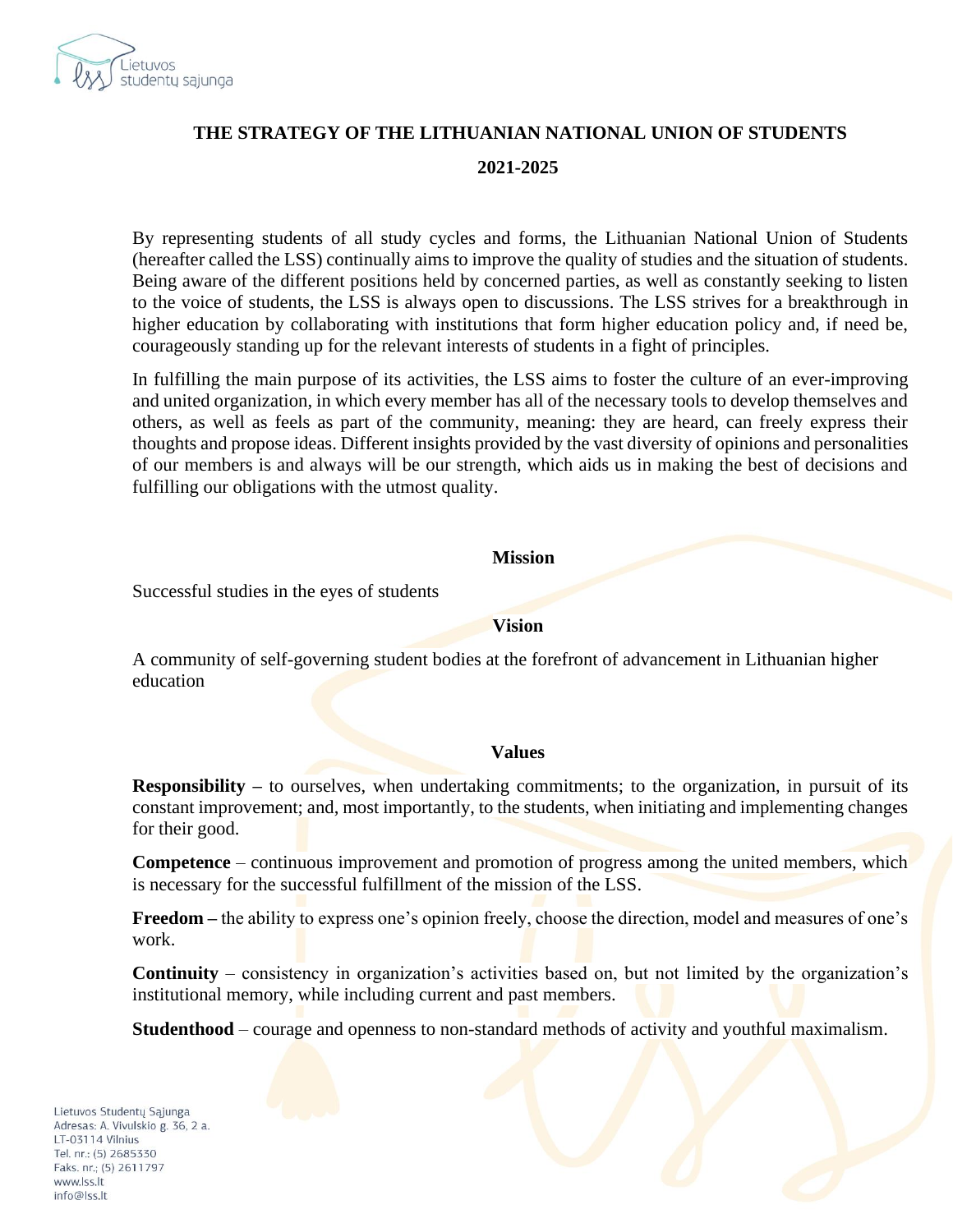

### **BREAKTHROUGH OF HIGHER EDUCATION**

*Representing legitimate expectations of students is an essential goal of the Lithuanian National Union of Students. In the pursuit of this goal, the LSS, as an equivalent interested party, takes part in the process of forming the direction of higher education policy, ensuring the improvement of the legal framework. The goal of the LSS is for the changes to the legal framework to create conditions that would allow for actual betterment of the situation that students find themselves in, and would initiate change in higher education institutions, while the active study process and the study environment being developed would correspond with the needs and legitimate expectations of students.*

### **Removal of discriminatory provisions in the higher education system**

#### **Description of the objective**

The LSS states that discriminatory provisions still exist within the higher education system. Unequal conditions are created in the stages of admission to a higher education institution and the study process. In order to remove these discriminatory provisions in the higher education system, changes encompassing the requirements of admission to higher education institutions, the ensuring of social benefits of students, as well as uniform implementation of provisions outlined in the Law of Higher Education and Research of the Republic of Lithuania across higher education institutions.

#### **Factors critical for success:**

- 1. The participation of the Lithuanian National Union of Students in legislation processes;
- 2. Implementation of legislation initiatives.

#### **Tasks:**

- 1. Equalize the requirements for applying to state-funded and non-state funded study slots;
- 2. Seek to achieve for at least one alternative method of admission to a higher education institution to be put into law;
- 3. Ensure that providing students with social benefits would not be tied to their form of study;
- 4. Ensure that academic debts be regulated uniformly across all higher education institutions;
- 5. Ensure that the circle of recipients of financial support for disabled persons, outlined in legislature, be widened.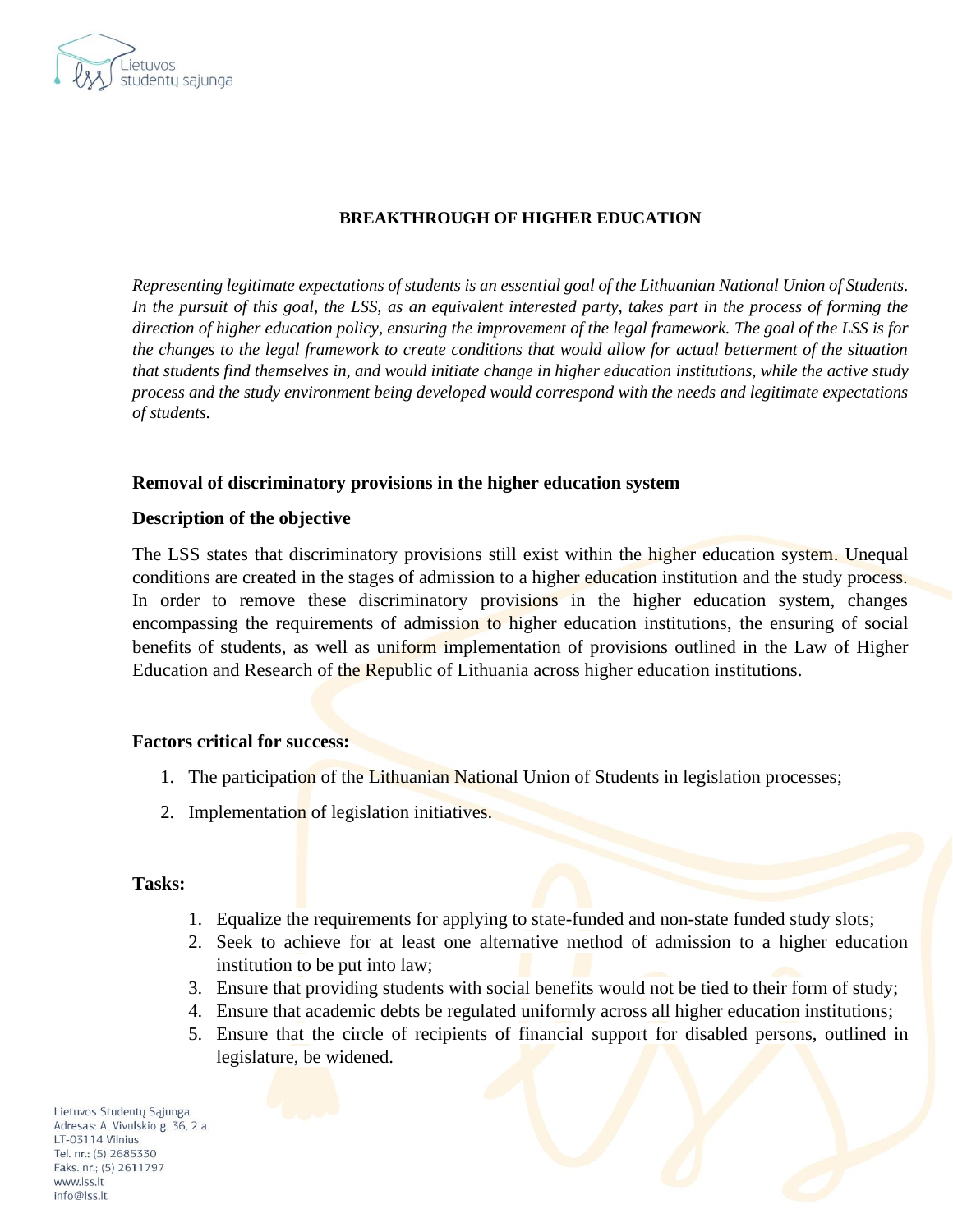

### **Enabling tools for controlling student dropout rates in higher education institutions**

### **Description of the objective**

The problem of students dropping out is relevant to all higher education institutions in Lithuania. By seeking to increase the number of students who successfully complete their studies, the LSS will perform a review of study process monitoring systems currently used by Lithuanian higher education institutions, and form a set of criteria, based on which improvement and deployment of such systems ought to be initialized. Enabled systems will aid higher education institutions in identifying psychological and academic challenges that students face in early stages, providing them with the necessary and timely help, as well as increase the likelihood of students graduating.

### **Factors critical for success:**

- 1. Higher education institutions have enabled tools for controlling student dropout rates;
- 2. Student self-governing bodies, united by the LSS, actively become involved in the process of implementing tools for controlling student dropout rates.

### **Tasks:**

- 1. Perform an analysis of measures for controlling student dropout rates currently used by higher education institutions;
- 2. Based on the performed analysis, prepare purpose-oriented criteria for tools of controlling student dropout rates;
- 3. Based on the prepared criteria, seek to either deploy or improve tools for controlling student dropout rates in higher education institutions.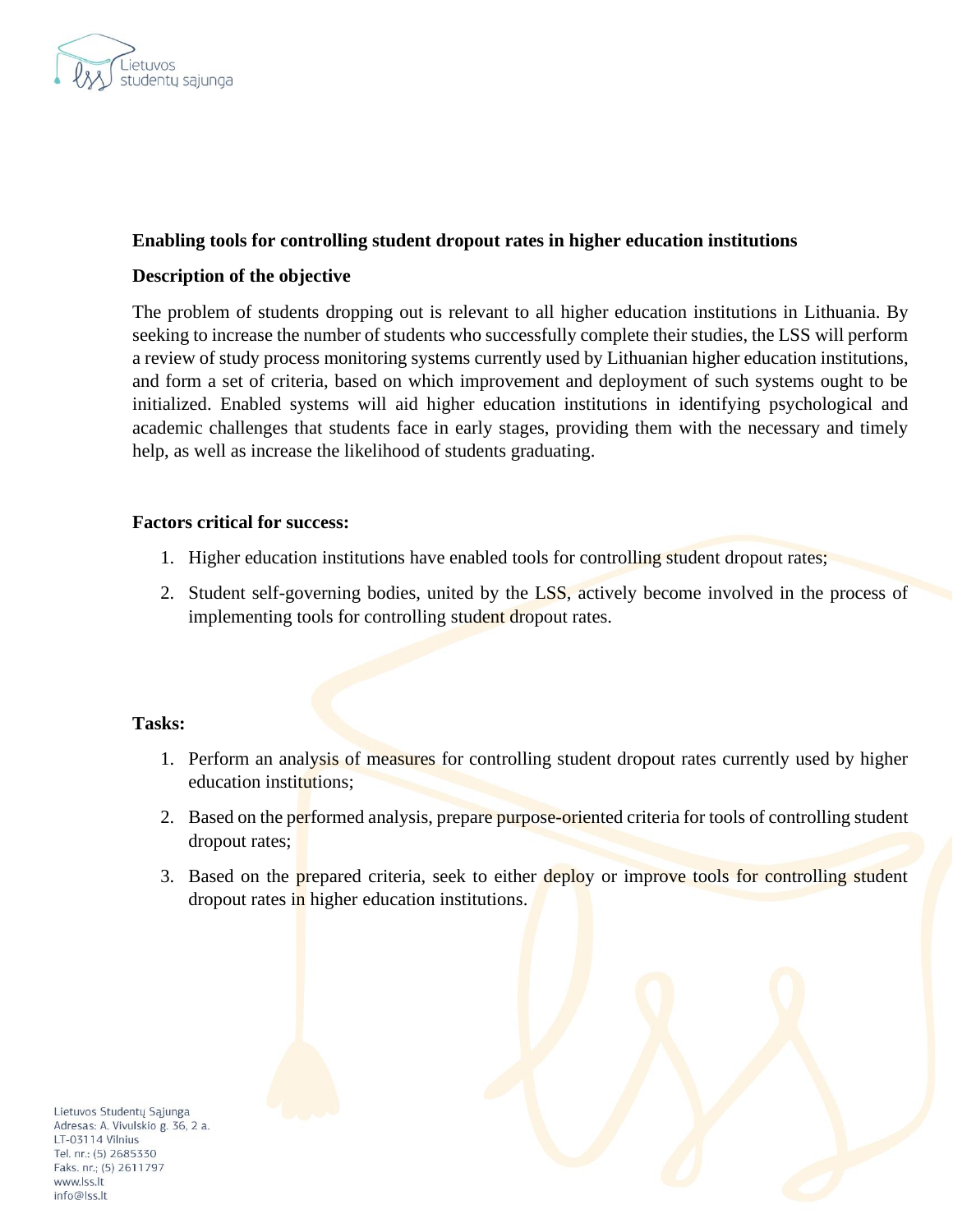

# **An effective system for funding studies and supporting students**

# **Description of the objective**

The LSS would like to bring to attention the fact that the current policy regarding the funding of studies forces higher education institutions to focus on maintaining a high number of students. Because of this reason, worrisome problems can be observed, such as the realistically non-existent rotation of students: holding onto underperforming persons and, at the same time, taking away the opportunity from highly motivated students to apply to state-funded study slots. In addition, an unhealthy level of competition is observed among higher education institutions, which manifests in allocating copious amounts of funds for marketing purposes in order to attract as many students as possible, when those funds could instead be used for improving the quality of services or developing an assistance system that would meet the needs of students.

An effective system for funding studies, in which part of the funds would be allocated to higher education institutions in exchange for reaching set qualitative indicators, would create conditions for higher education institutions to accept the most motivated and well-prepared of students, routinely carry out student rotation, thus no longer discriminating students' right to change the type of financing of their studies, and no longer having any interest in keeping underperforming students. The LSS would like to emphasize that with the change to the financing system of higher education institutions, it is imperative to not forget that the student support system is an integral part of it. A support system that would meet the needs of students would allow them to dedicate the majority of their time to studying, rather than work, in order to satisfy their minimal living needs and not lose the opportunity to seek higher education.

An effective system of funding studies and supporting students would allow focusing on improvements to the quality of studies and the possibility to compete internationally.

### **Factors critical for success:**

- 1. Operations pertaining to studies in higher education institutions are carried out by applying the new model;
- 2. Increased state funding per student.

### **Tasks:**

- 1. To seek that the new funding model would reflect the proposals outlined in the position of the Lithuanian National Union of Students "Regarding the mandatory changes to education in order to reach a breakthrough in higher education";
- 2. Ensure that students do not suffer from unforeseen additional expenses pertaining to the fulfillment of the study process;
- 3. Improve the system of state-backed loans for students;

4. Ensure that all students, who meet the criteria outlined in legislature for receiving social Lietuvos Studentų SąjungaScholarships, receive financial support.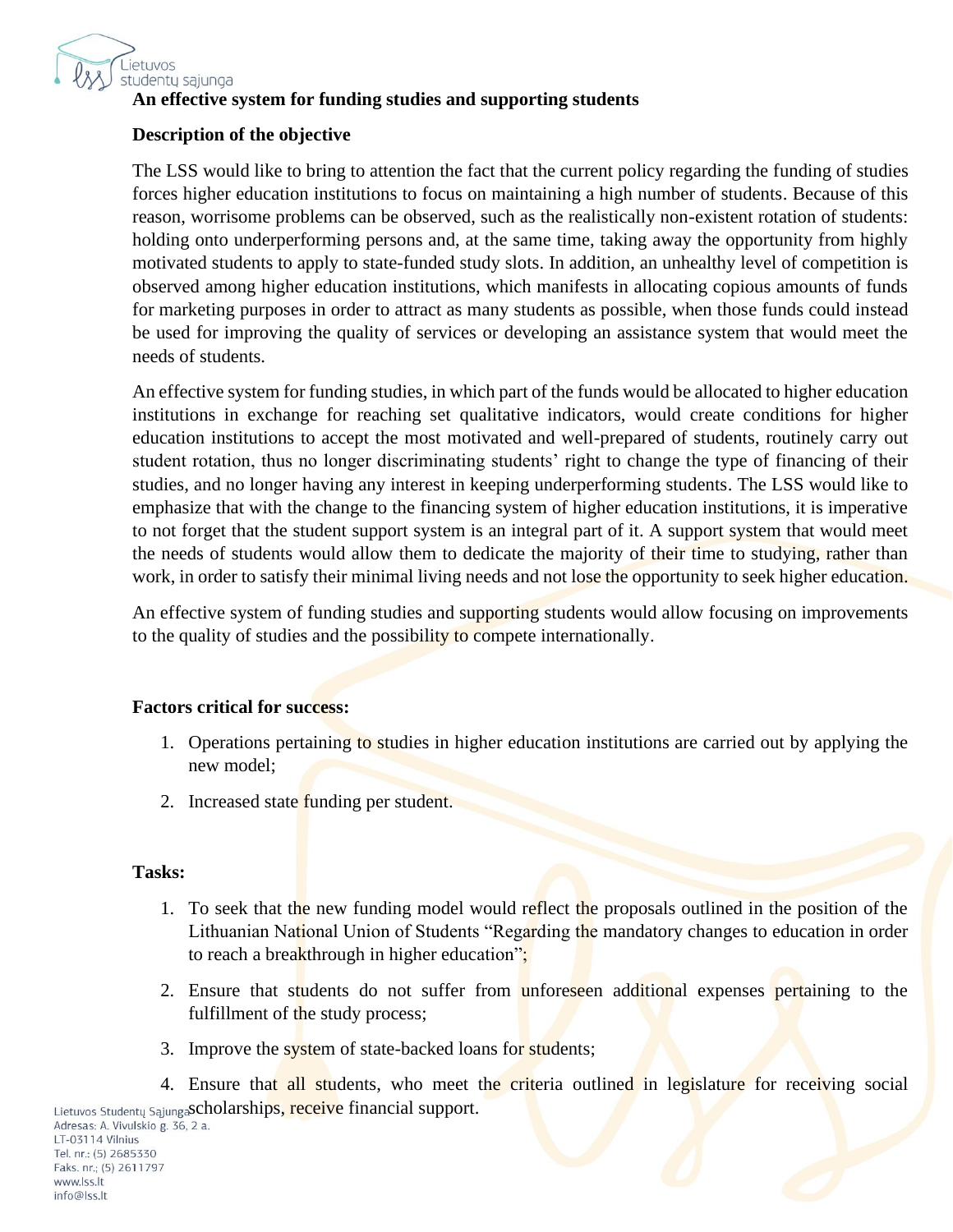

# **Creating and maintaining a platform for students to obtain competencies non-formally or independently**

### **Description of the objective**

Upon noticing that higher education institutions devote too little of their attention to developing students' competencies not directly related to their studies, the Lithuanian National Union of Students saw the need to create opportunities for students to develop non-formal competencies in the fields of finance, law and mental health, as well as other fields relevant to students.

#### **Factors critical for success:**

- 1. Contents of the platform for developing competencies based on the requirements of students;
- 2. Attractive and accessible platform for developing competencies.

### **Tasks:**

- 1. Perform an analysis regarding the needs of students, meant to determine the lack in competencies;
- 2. Prepare the content for the platform for developing competencies in collaboration with social partners and interested parties;
- 3. Ensure a way to deliver the content to students in a widely accessible and user-friendly platform.

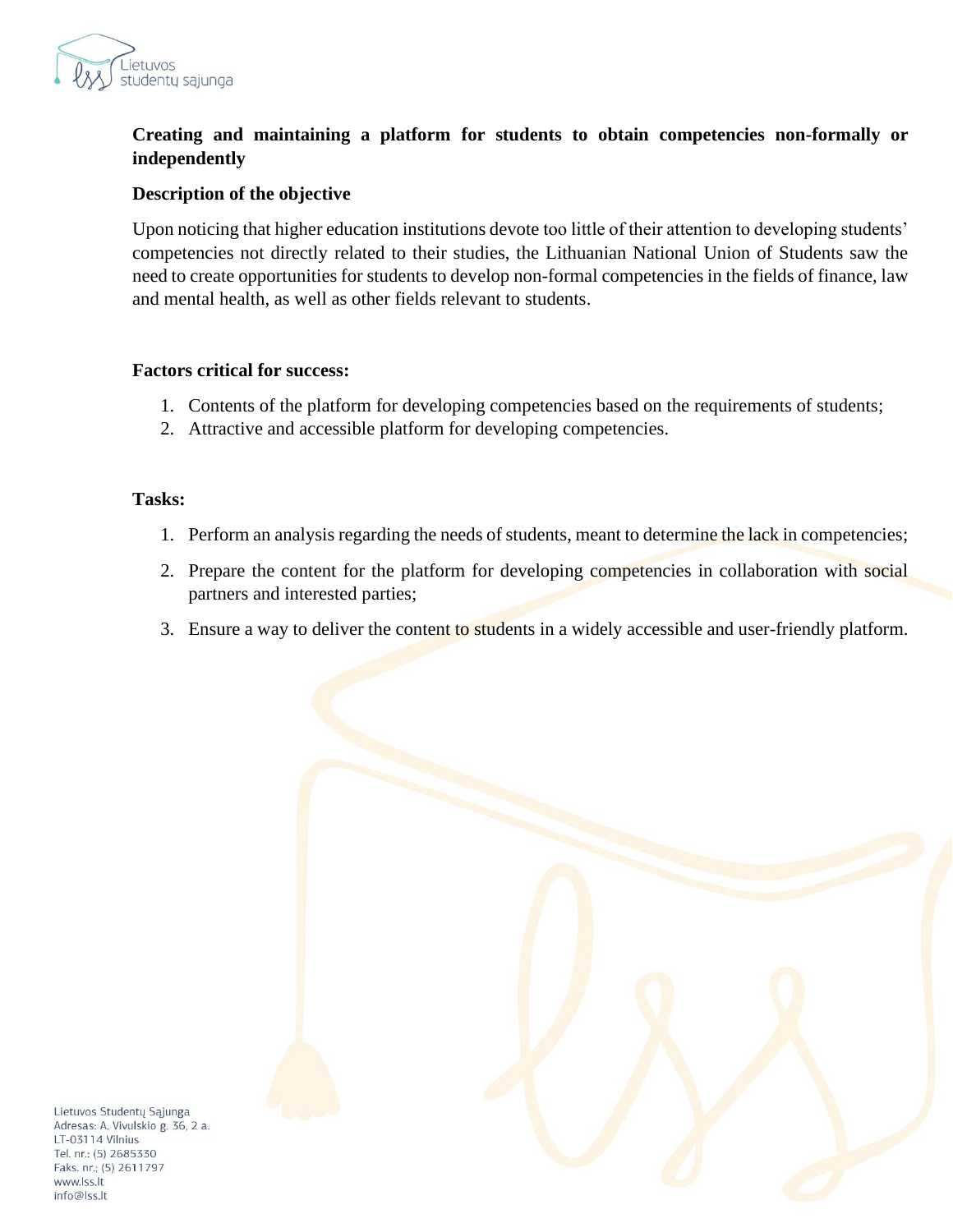

### **CREATION OF MEASURES THAT FORM AN INSTITUTIONAL MEMORY AND THE ORGANIZATION OF PROCESSES**

*In seeking to include its members in its activities, the Lithuanian National Union of Students faces substantial challenges – rapid rotation of members, limited resources and generating added value. Wishing to combat these challenges, the organization seeks to optimize the processes related to developing competencies, thus saving on resources but maintaining the quality of the process. In addition, the organization seeks to create measures that would form an institutional memory, which would generate greater added value for LSS members and would reduce the effects of member rotation.*

### **Deploying and maintaining a system for remote learning**

### **Description of the objective**

Due to the rapid rotation of members within the Lithuanian National Union of Students, shared competencies of student self-governing bodies are highly dynamic and their transfer is not ensured. In seeking to create an institutional memory and reduce the amount of resources used for the development of competencies, the LSS will create a remote learning system, which will enable members of student self-governing bodies to develop basic competencies, allow ensuring a more rapid integration of new members and provide the members with the opportunity to learn independently.

#### **Factors critical for success:**

- 1. Remote learning courses created for all levels of competence;
- 2. The content of the courses is presented in an attractive and widely accessible platform.

### **Tasks:**

- 1. Prepare the content for the learning platform in collaboration with the LSS community and outside partners;
- 2. Create special incentives meant to promote the use of the remote learning system to educate new members;
- 3. Ensure regular updates of remote learning materials.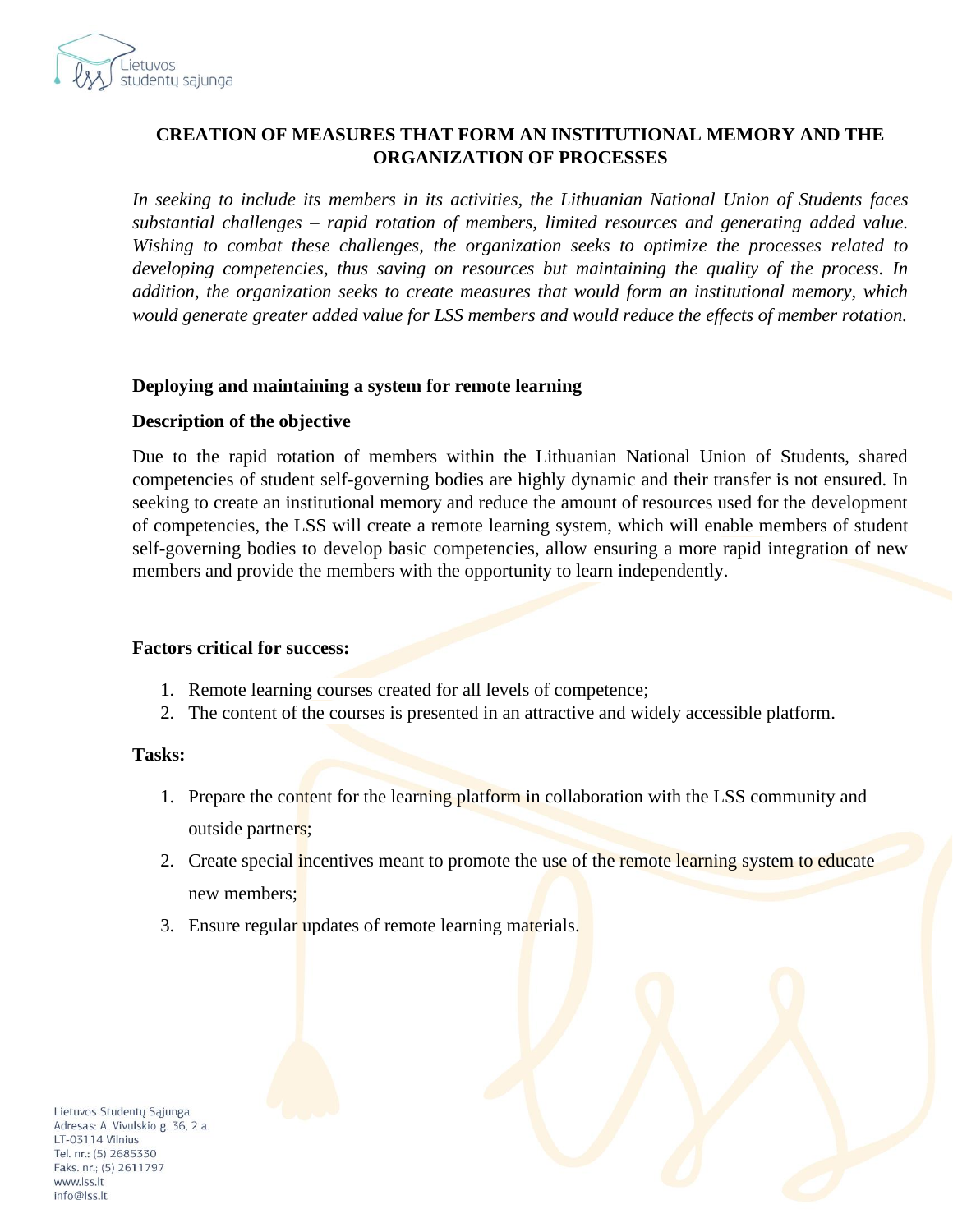

# **Deploying and populating in information storage platform**

# **Description of the objective**

The Lithuanian National Union of Students is currently comprised of 29 student self-governing bodies, which accomplish goals, carry out projects and initiatives every year. Despite the fact that we have such a large network of experiences and information, the intellectual property generated by all these selfgoverning bodies and the LSS office is stored across different platforms, not accessible to all interest student representatives and, because of their rotation – is lost. In seeking to increase the added value of membership in the LSS, the Union will promote learning from one another. For this purpose, a multifunctional information storage system will be created, which will store the entirety of the LSS institutional memory and good practices.

### **Factors critical for success:**

- 1. A convenient easily accessible multifunctional information storage platform;
- 2. Office members use a single document storage platform when communicating with selfgoverning bodies.

### **Tasks:**

- 1. Deploy a convenient and easily accessible information storage platform;
- 2. Upload the entirety of the current LSS institutional memory and update it regularly;
- 3. Create an automated information sharing system, where members of self-governing bodies can access information relevant to their needs;
- 4. Perform yearly reviews regarding the effectiveness of the database;
- 5. Create a program that would encourage members of self-governing bodies to update the database with new content.

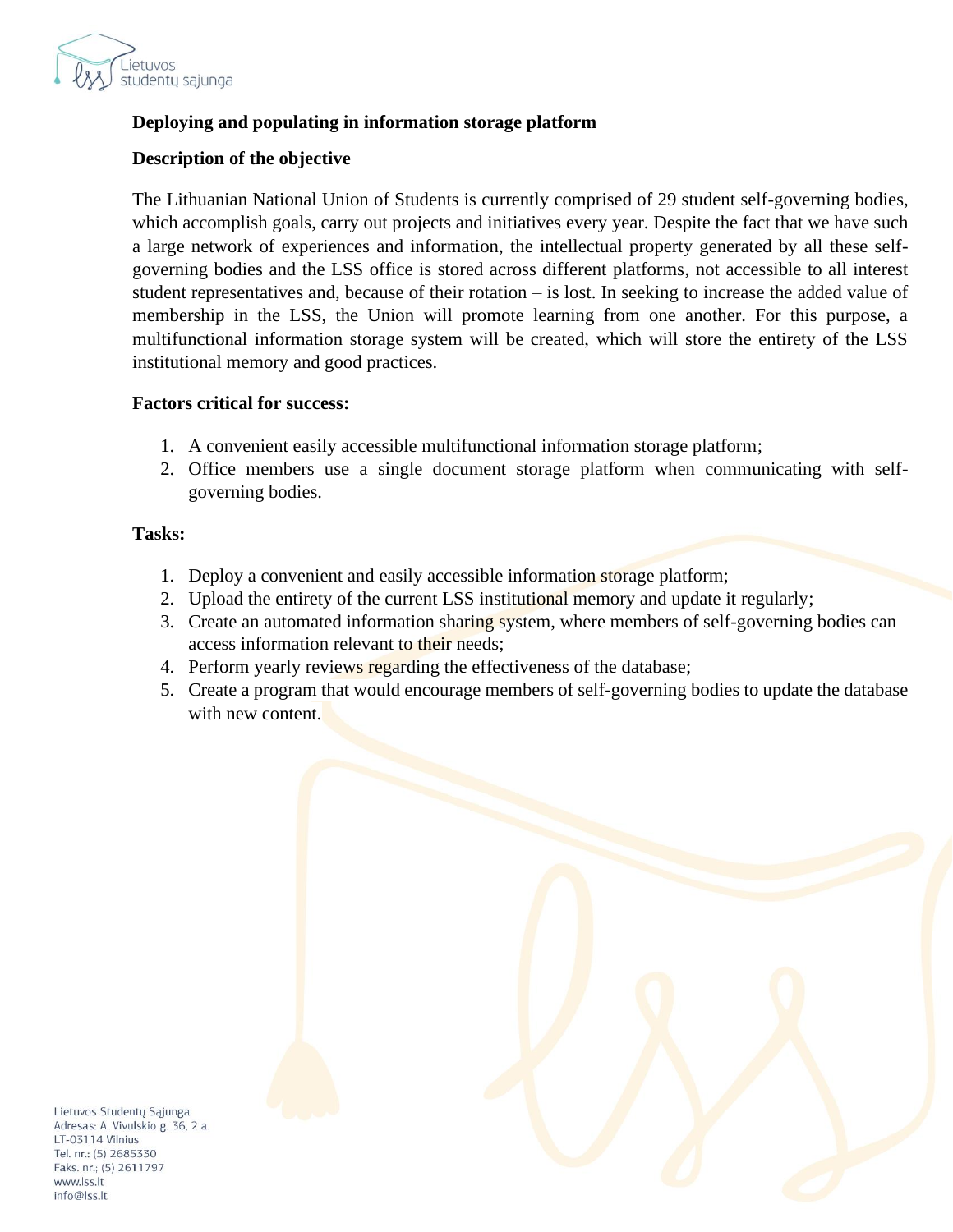

# **AN EVERGROWING AND IMPROVING COMMUNITY OF STUDENT SELF-GOVERNING BODIES**

*The vision of the Lithuanian National Union of Students is to have a community of student self-governing bodies, which makes progress in the area of Lithuanian higher education. In seeking to strengthen student self-governing bodies, so that they could make progress in the area of higher education, as well as create and foster the feeling of belonging to a community within the organization, the Union shall provide the self-governing bodies with the tools necessary for combatting challenges, and raising the*  level of competence, alongside of introducing initiatives promoting communality and the sharing of *experience.*

### **Analysis of student self-governing bodies and providing them with assistance measures**

### **Description of the objective:**

In the Lithuanian National Union of Students, we have many different self-governing bodies with unique needs, problems, strengths and weaknesses. In seeking that self-governing bodies could look at their organizations strategically, introduce long-term initiatives to improve the operations of the organization, grow and improve more rapidly, the Union shall perform analyses of student self-governing bodies, based on which individual and joint assistance measures will be initiated to combat reoccurring problems.

#### **Factors critical for success:**

- 1. An objective tool, intended for performing an analysis of a self-governing body;
- 2. Self-governing bodies implement at least some of the recommendations for improving their operation, given by the office, yearly.

### **Tasks:**

- 1. Prepare a tool for analysis that would meet everyone's needs;
- 2. Carry out yearly self-assessments in every self-governing body with a Full Member status;
- 3. Seek implementation of recommendations across all self-governing bodies with a Full Member status;
- 4. Ensure that all self-governing bodies with a Full Member status would educate newly joined organization members by introducing them to current results, goals and progress;
- 5. Create initiatives that would encourage solving commonly occurring problems across different self-governing bodies.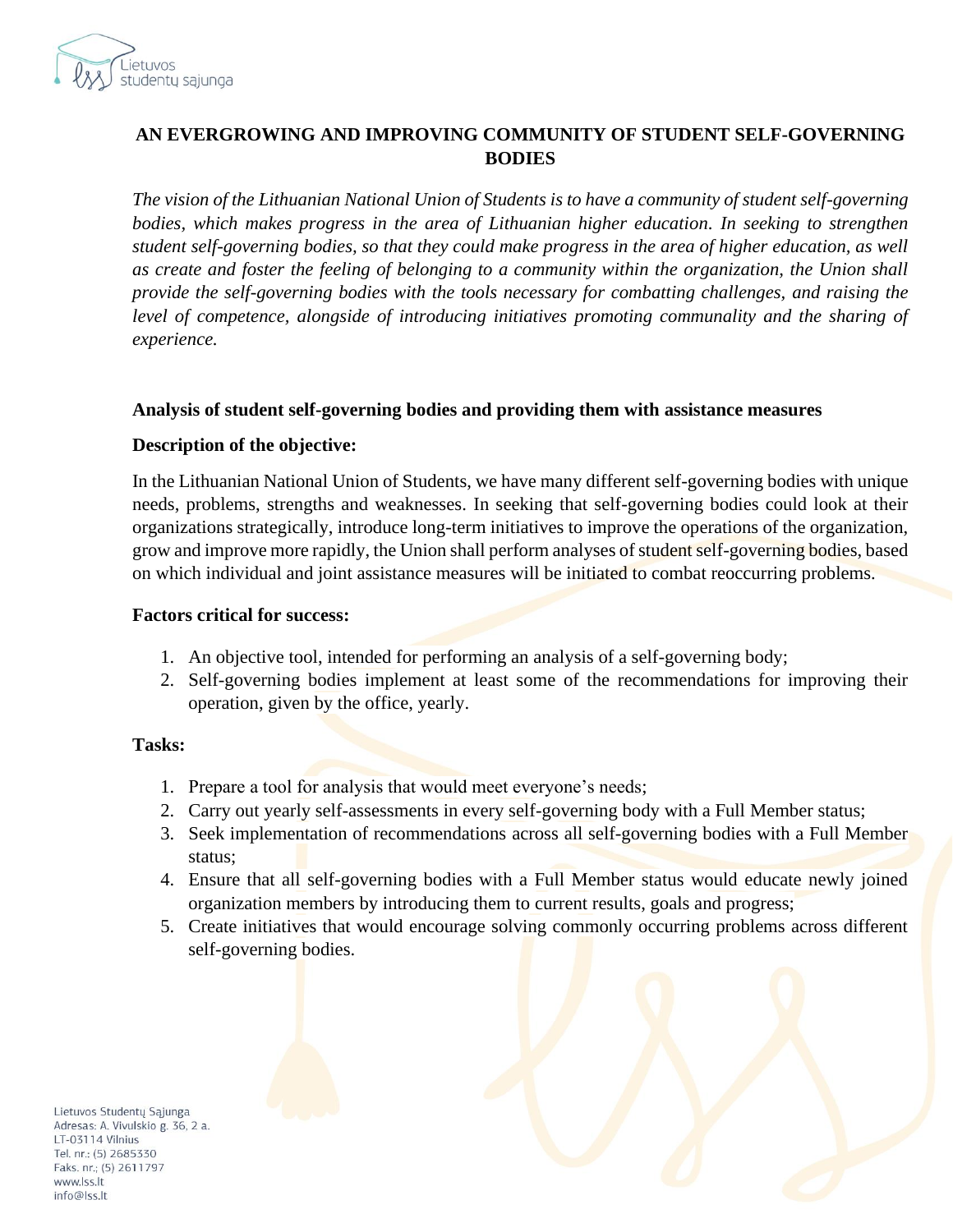

### **Fostering communality and sharing good practices of self-governing bodies**

### **Description of the objective:**

Even though the Lithuanian National Union of Students unites a large number of members, relatively little involvement in the activities of the LSS is observed. In seeking to foster the feeling of belonging to a community, the LSS shall create spaces, meant for sharing the good practices of self-governing bodies, educating one another and communication among different fields.

### **Factors critical for success:**

- 1. Initiatives meant for promoting communality among self-governing bodies of the organization;
- 2. An environment that encourages self-governing bodies to share good practices.

#### **Tasks:**

- 1. Organize initiatives meant to promote communality within the LSS;
- 2. Ensure a regular sharing of experiences among committee members within domains coordinated by the LSS;
- 3. Create a motivational system, dedicated to sharing experiences among student self-governing bodies;
- 4. Deploy an LSS mentorship program.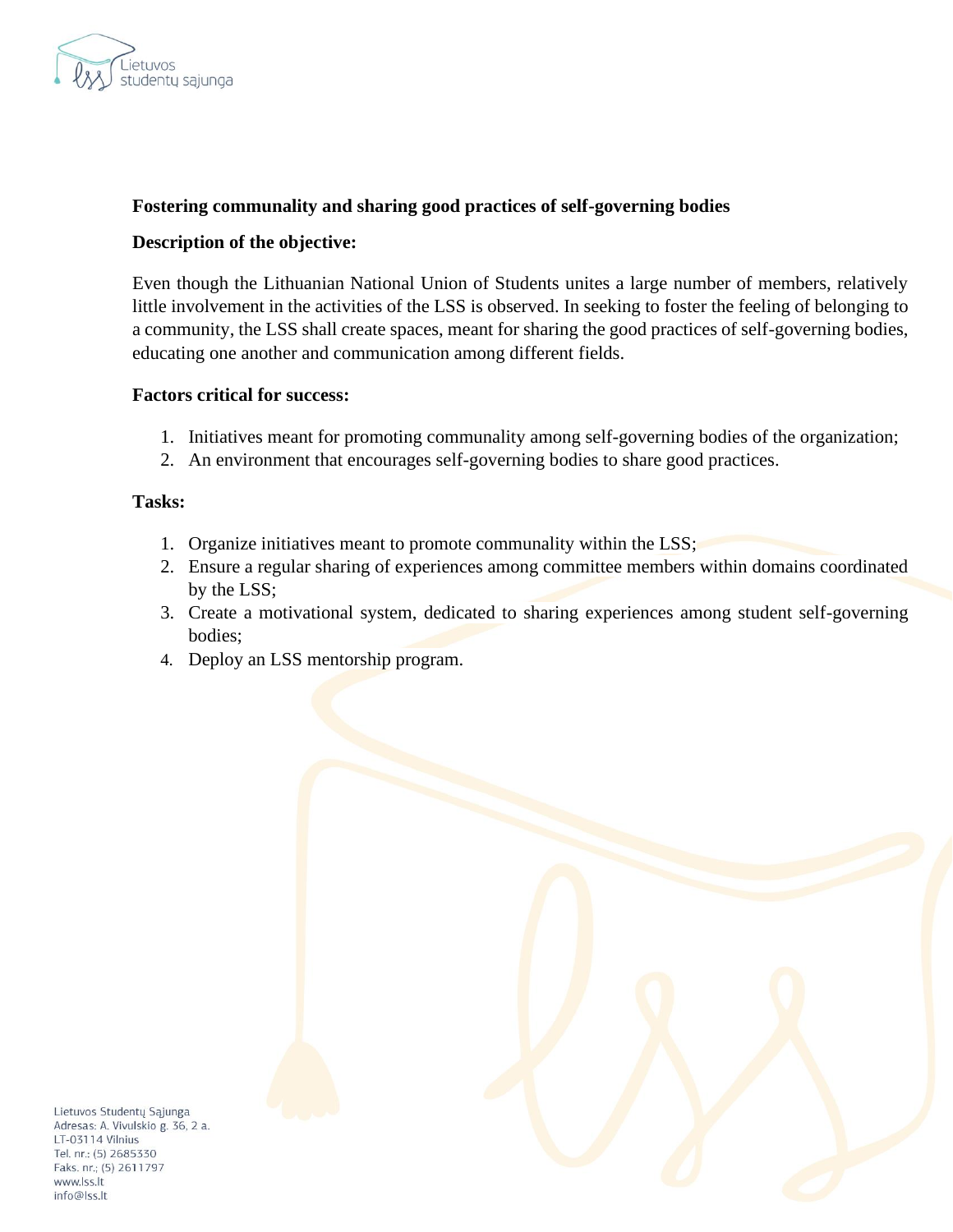

# **Development of competencies necessary for carrying out targeted activities**

# **Description of the objective:**

In order to fulfill the strategy of the LSS, purposeful education of its members is essential. With the aim to reduce the consequences of rotation, include a larger number of student representatives, and act based on the latest information during the period of strategy implementation, a methodology for developing competencies shall be created, which will foresee the necessary competencies, education time-frames, target groups, means used etc. Student representatives will be educated for pursuing the goals of the Union in accordance with this methodology.

### **Factors critical for success:**

1. A methodology encompassing all competencies necessary for carrying out targeted activities.

#### **Tasks:**

- 1. Clearly outline competencies, necessary for carrying out targeted activities;
- 2. Create and implement a methodology for developing competencies within target groups, one that is oriented towards reaching strategic goals;
- 3. Deploy a system for evaluating competencies.

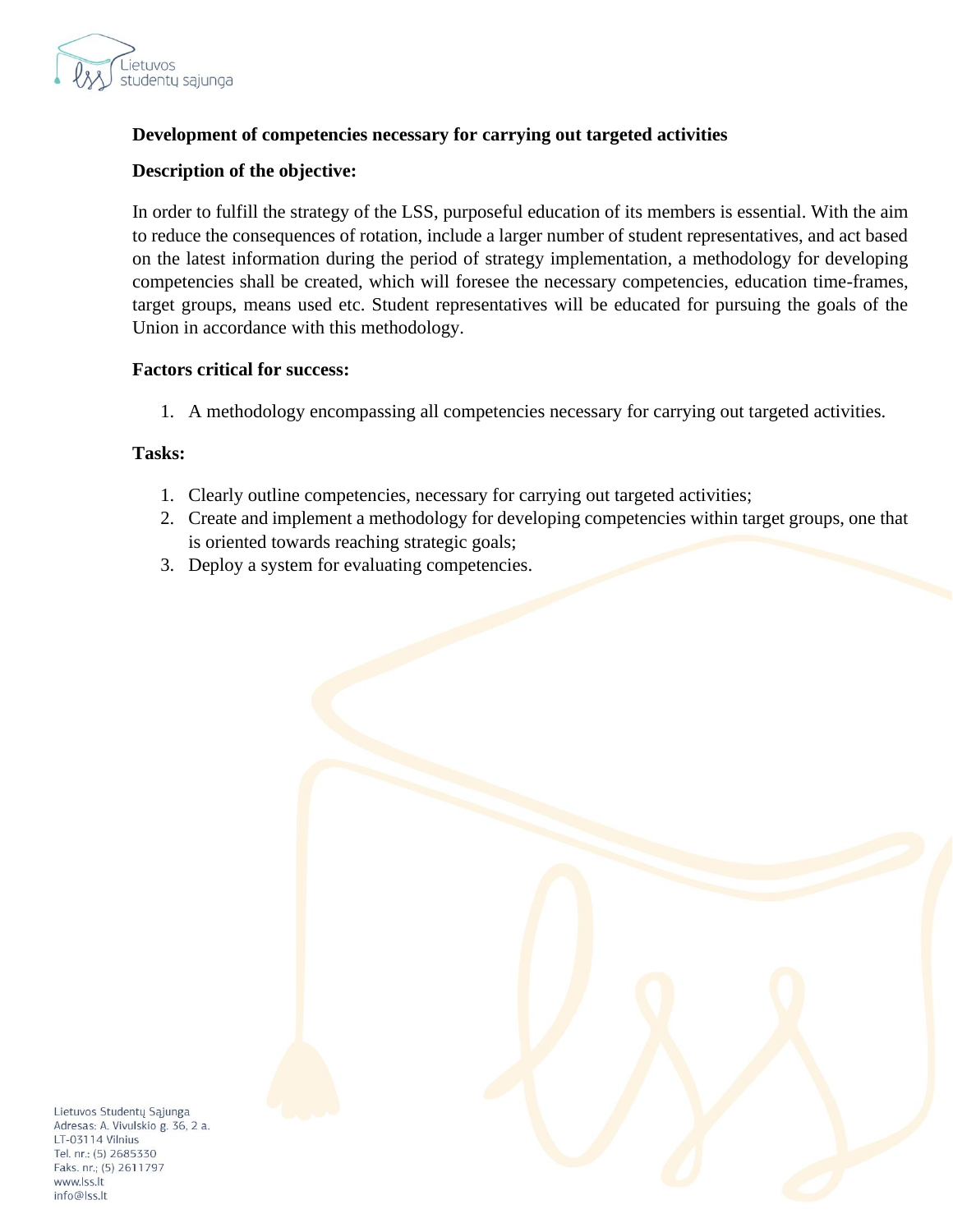

# **EXTERNAL FUNDING ACTIVITIES**

### **Sustainable management of external funding of the Lithuanian National Union of Students**

#### **Description of the objective:**

Activity that would ensure the financial stability of the LSS, independent representation of student interests, while reducing reliance on revenue generated from Lithuanian student IDs.

#### **Factors critical for success:**

1. Ensured expansion of external funding sources.

#### **Tasks:**

- 1. Become involved in the procedures of providing public services;
- **2.** Leverage the currently available infrastructure to attract additional funding.

# **DEVELOPMENT OF THE LITHUANIAN STUDENT IDENTITY CARD**

### **Development of an innovative and attractive Lithuanian student Identity Card (LSIC).**

#### **Description of the objective:**

Lithuanian student Identity Card (conforming to ISO 7810 standard) is a product developed by the Lithuanian National Union of Students. The goal of the Union is to increase the attractiveness of the Lithuanian student Identity Card to students and higher education institutions by developing the product. Note: the development of the LSIC is not tied to increasing generated revenue.

#### **Factors critical for success:**

- 1. Meeting the needs of students and higher education institutions in real time;
- 2. Ensuring an environment for developing the LSIC infrastructure.

#### **Tasks:**

- 1. Optimize the system of LSIC administration;
- 2. Promote the integration of LSIC within higher education institutions;
- 3. Digitalize the Lithuanian student Identity Card;
- 4. Prepare for the integration of the European eCard (EU Student eCard initiative) into the Lithuanian student Identity Card.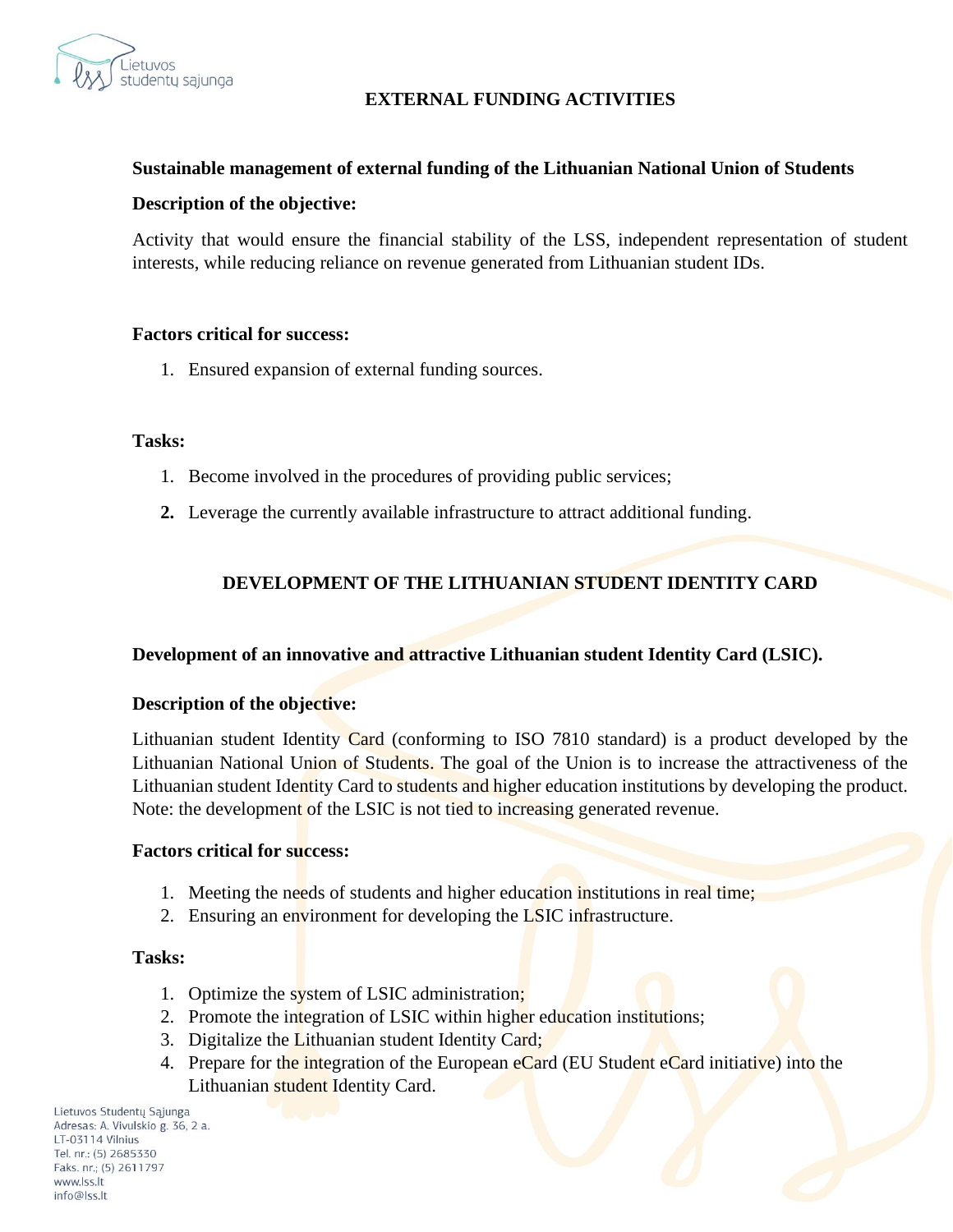

**Annex 1. Indicators of strategy objectives.** 

# **BREAKTHROUGH OF HIGHER EDUCATION**

### **Eliminating discriminatory provisions within the higher education system**

- 1. A passed amendment to legislature that regulates the admission to higher education institutions and implements the recommendations made by the LSS.
- 2. A passed amendment to legislature that ensures improved accessibility to social security and implements the recommendations made by the LSS.

### **Enabling tools for controlling student dropout rates in higher education institutions**

- 1. In at least 15\* higher education institutions psychological help to students should be provided in no longer than a week from student contacting them.
- 2. At least 15\* higher education institutions have functioning tools for controlling student dropout rates, which meet the criteria set by the LSS.

*\*The Lithuanian National Union of Students unites 29 student self-governing bodies across Lithuania, 15 of which have a Full Member status and voting rights in the collegial governing body – the Council, which makes decisions regarding changes*  initiated by the LSS, oriented towards the internal processes of higher education institutions. Taking into account the fact that *the success of implementing the objectives is tied to the active involvement and groundwork regarding this problem done by the student self-governing bodies within higher education institutions, the indicator was set to a minimal limit of 15 higher education institutions, while tying it to the number of Full Members.*

### **An effective system of funding studies and supporting students**

- 1. In Lithuania, state funding per student is equal to 75% of the EU average.
- 2. A passed amendment to legislature, which ensures that paying back state-backed student loans would only begin once the graduate's compensation meets or exceeds the national average.
- 3. At least 5% of first and second cycle\* students must receive motivational scholarships, given for academical achievements, which would be sizeable enough to at least cover minimal needs of students.

*\*First and second cycle studies were selected for the indicator because, based on the government ruling "Guidance regarding the provision of support to doctorate students", which regulates the support of doctorate students, all full-time doctorate students of sciences and arts, whose doctorate studies are financed by the state, doctorate scholarships, which exceed coverage of minimal needs, are paid as a form of state support.*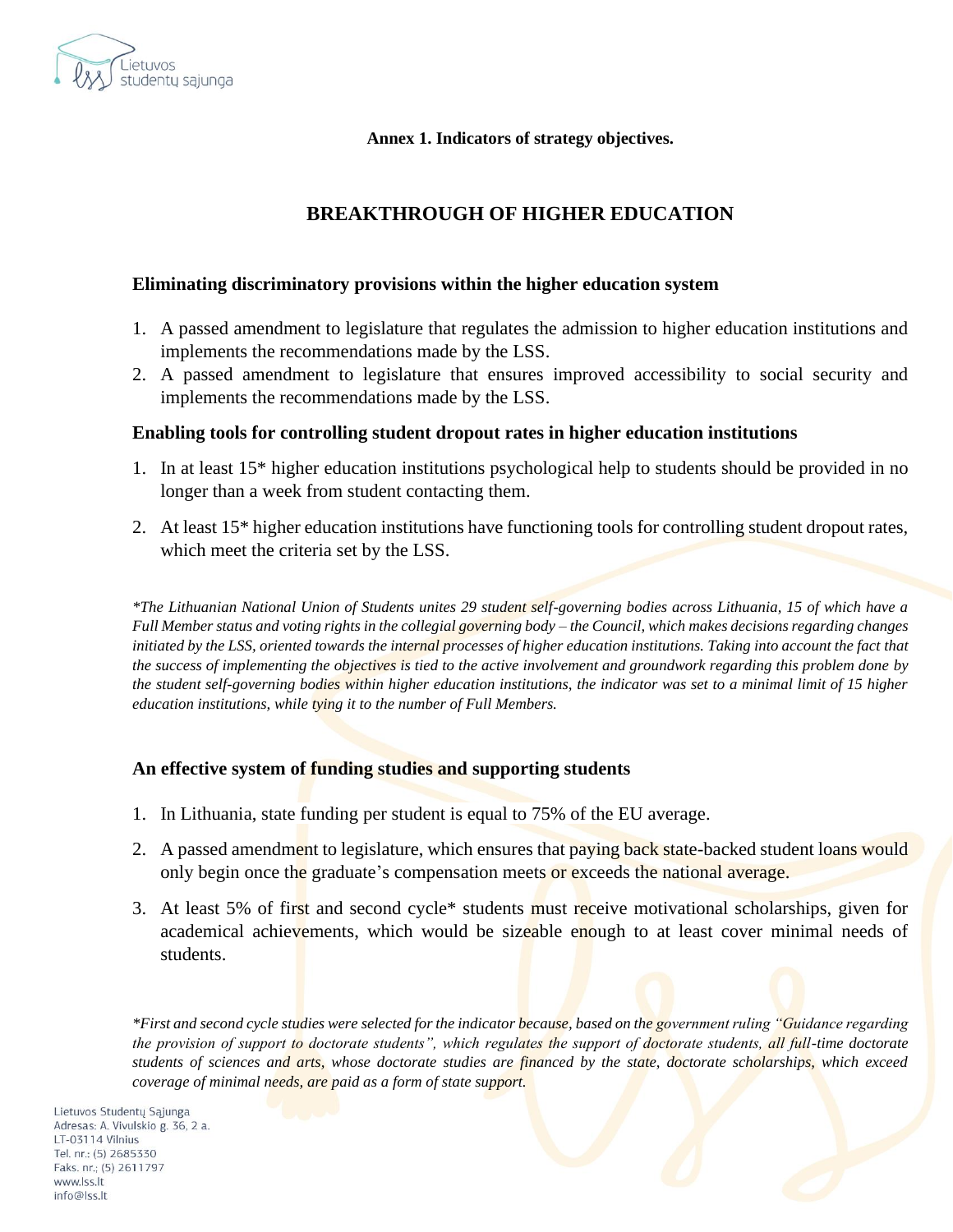

# **Creating and maintaining a platform for students to obtain competencies non-formally or independently**

- 1. A functioning platform that is easily accessible by students is launched.
- 2. Regular updating of the platform's content, based on the needs of students, done at least every six months.

# **CREATION OF MEASURES FORMING INSTITUTIONAL MEMORY AND ORGANIZATION OF PROCESSES**

### **Deploying and maintaining a system for remote learning**

1. At least 80%\* of Full Members of the LSS, area coordinators have reviewed at least 80%\* of remote learning content pertaining to their area.

*\*Once year (if possible – with the help of IT, if not – by conducting an investigation) coordinators of all areas of central offices of LSS Full Members are reviewed. The percentage for successful fulfillment of the objective was set in February of 2021, after conducting a survey of LSS human resources coordinators.*

2. All LSS Full Members inform newly joined members about the remote learning possibilities within the first three months.

### **Deploying and populating in information storage platform**

1. At least  $80\% *$  of LSS Full Members have used the database.

*\* The percentage for successful fulfillment of the objective was set in February of 2021, after conducting a survey of LSS human resources coordinators. To measure the objective, web analysis tools are used, which track the number of members that log in. The analysis will be performed annually.*

2. Members of LSS self-governing bodies\* receive personalized information about the possibilities of developing competencies at least once a quarter.

*\*Members of self-governing bodies are: presidents, area managers, members of the Supervisory Committee, members of a collegial governing body. If needed -- members of other governing or enforcement bodies.*

3. At least 5 self-governing bodies have shared remote learning content, podcasts, web shows or documents of their creation, which could be relevant to other members of the organization.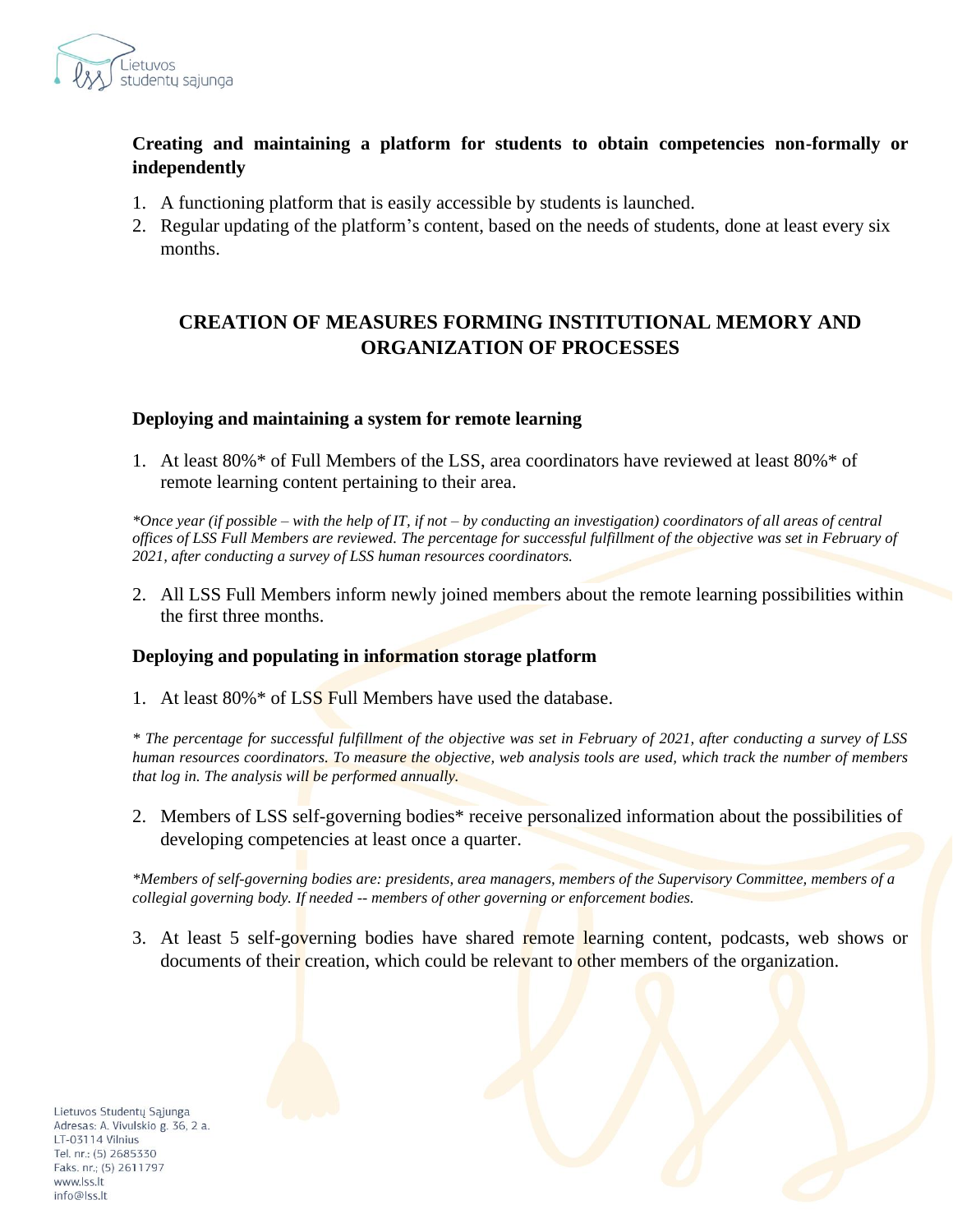

# **AN EVERGROWING AND IMPROVING COMMUNITY OF STUDENT SELF-GOVERNING BODIES**

#### **Analysis of student self-governing bodies and providing them with assistance measures**

1. 50%\* of self-governing bodies that have completed self-analysis, implement priority recommendations.

*\*The percentage for successful fulfillment of the objective was set in February of 2021, after conducting a survey of LSS human resources coordinators.*

2. Self-analysis of LSS Full Members is carried out at least once a year.

#### **Fostering communality and sharing good practices of self-governing bodies**

1. At least 3\* initiatives meant to foster communality within the LSS are organized a year.

*\*Currently the Lithuanian National Union of Students organizes 3 initiatives meant to foster communality within the LSS: the LSS Assembly; the LSS Rally; the LSS Christmas thanksgiving evening. Even though the initiatives themselves can change, the goal is for their number to not decrease.*

2. 90%\* of self-governing bodies from Full Members participate in LSS initiatives meant for fostering communality within the LSS.

*\*Participation in initiatives meant for fostering communality within the LSS of 2020: The Assembly – 93.75%; the LSS Christmas thanksgiving evening – 80%; the LSS Rally – 81.25% of self-governing bodies.*

3. Coordinated areas, as appropriate, organize at least 4 meetings for sharing news and activities, as well as initiate at least 2 work groups or other types of activities meant for working together in a year.

*\*Main coordinated areas of the LSS office (Committee for social and academic matters, Human Resources Coordinator, Projects, Communication) at least once a quarter have meetings of these areas, meant for discussing the news of selfgoverning bodies and the LSS. At least 2 work groups or similar activities are created meant for working together. If at least one part of these indicators is not fulfilled in at least one of the aforementioned areas, the indicator is considered not fulfilled.*

4. At least two international experience sharing events are organized. \*

*\*Within the four years of implementing the strategy, it is the goal of the LSS to organize at least 2 international experience sharing events, having in mind that in the upcoming 4 years the LSS will organize the Baltic Organizational Meeting (BOM).*

5. At least 50%\* of people who have participated in the mentorship program have stated that the program has helped them improve in how they carry out activities.

*\*The percentage for successful fulfillment of the objective was set in February of 2021, after conducting a survey of LSS human resources coordinators.*

6. The LSS at least partially funds no less than 3 initiatives for developing competencies, the goal of Lietuvos Studentų Sa<sub>w</sub>hich is to share the experience of student self-governing bodies with one another.